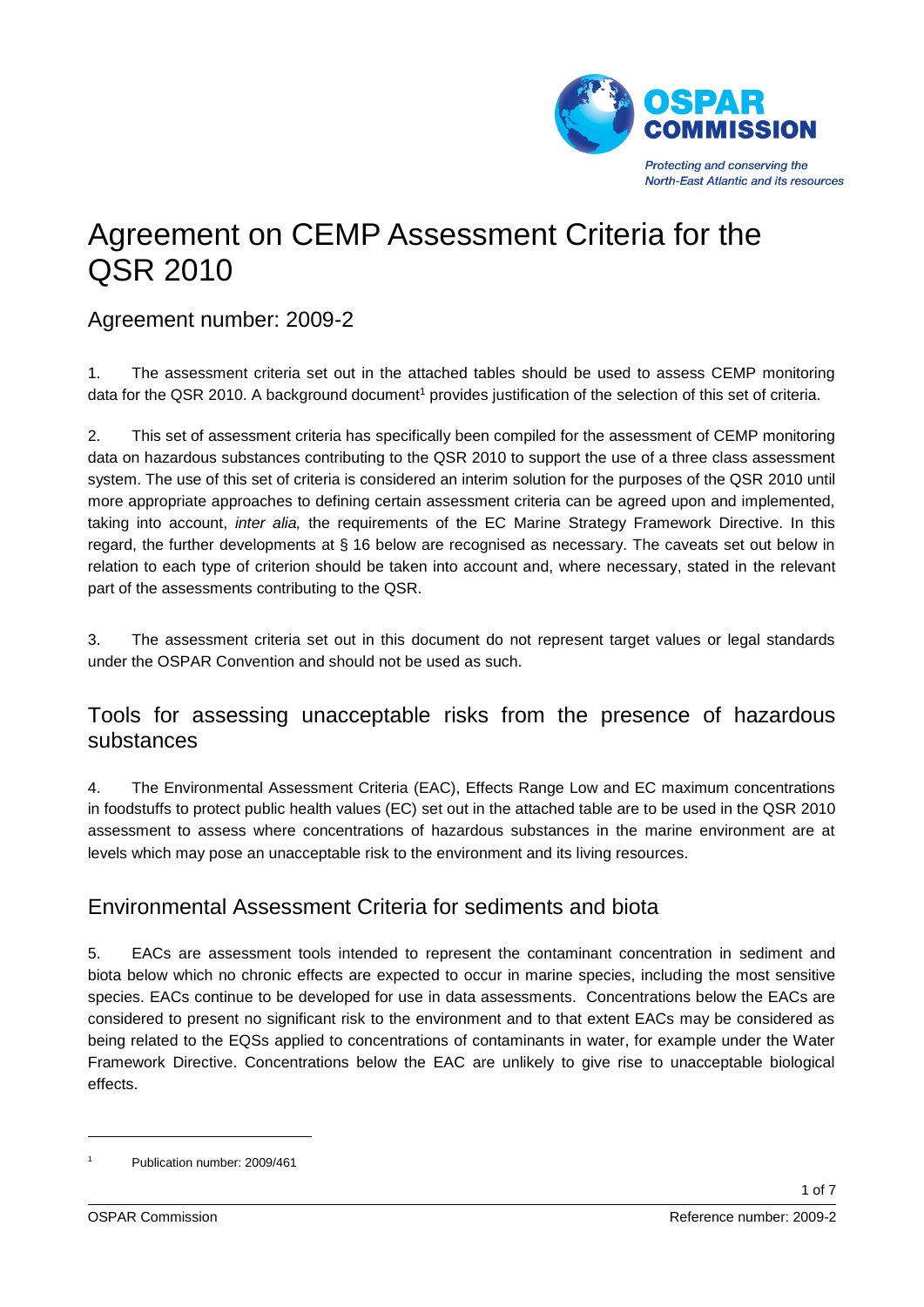6. Caution should be exercised in using these generic environmental assessment criteria in specific situations. Their use does not preclude the use of common sense and expert judgement when assessing environmental effects and/or the potential for them. Furthermore, the environmental assessment criteria, set out below, do not take into account specific long-term biological effects such as carcinogenicity, genotoxicity and reproductive disruption due to hormone imbalances, and do not include combination toxicology.

# Effects Range Low in sediments

7. Effects Range values developed by the US EPA as sediment quality guidelines are used to protect against the potential for adverse biological effects on organisms. The ER-Low (ERL) value is defined as the lower tenth percentile of the data set of concentrations in sediments which were associated with biological effects. Adverse effects on organisms are rarely observed when concentrations fall below the ERL value, and the ERL therefore has some parallels with the philosophy underlying the OSPAR EACs and WFD EQSs. The procedure by which ERL criteria are derived is very different from the methods of derivation of EACs and EQSs, and so precise equivalence between the two sets of criteria should not be expected. ERL values are to be used in sediment assessments of contaminants (e.g. PAHs and metals) as an interim solution where recommended EACs are not available.

# EC maximum concentrations in foodstuffs to protect public health

8. EC maximum concentrations in foodstuffs to protect public health values (EC) are set out in Commission Regulation no 1881/2006 (and subsequent additions and amendments). The maximum levels for Pb, Hg and Cd in bivalve molluscs and fish muscle set out in this document are to be used as alternatives to EACs for metals in both fish and shellfish species. These values are firmly established in EC statute, but have the disadvantage that the standards for cadmium and lead have not been directly designed for all the matrix/contaminant combinations required for the assessment. It is recognised that the use of dietary standards is not fully satisfactory in the context of an assessment addressing environmental risk, but their use is an interim solution for addressing the need for criteria until a more appropriate approach and values can be defined and agreed. In particular, it is not clear what degree of environmental risk may arise from concentrations less than the EC values, but greater than the Background Assessment Concentrations. This uncertainty needs to be acknowledged in the relevant part of the assessment.

# Tools for assessing against the background

9. The Background Concentrations (BCs), Low Concentrations (LCs) and Background Assessment Concentrations (BACs) set in the attached table are assessment tools to be used in the QSR 2010 assessment to allow assessment of monitoring data in relation to the ultimate aim of the OSPAR Hazardous Substances Strategy of achieving concentrations in the marine environment near background values for naturally occurring substances and close to zero for man-made substances.

# Background Concentrations in sediment and biota

10. "Background concentrations" (BCs) are assessment tools intended to represent the concentrations of certain hazardous substances that would be expected in the North-East Atlantic if certain industrial developments had not happened. They represent the concentrations of those substances at "remote" sites, or in "pristine" conditions based on contemporary or historical data respectively, in the absence of significant mineralisation and/or oceanographic influences. In this way, they relate to the background values referred to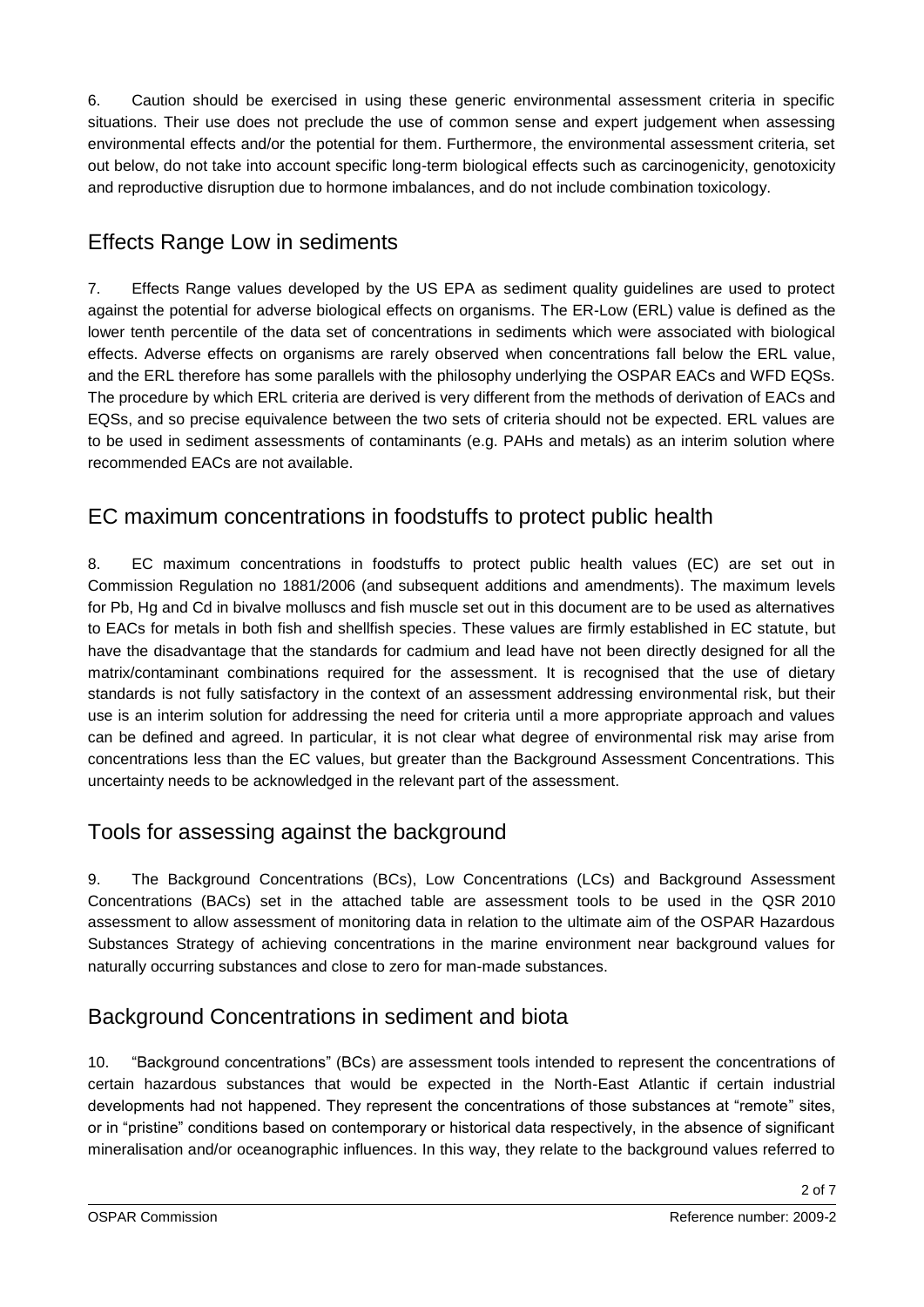in the OSPAR Hazardous Substances Strategy. BCs for artificial, man-made substances should be regarded as zero.

11. The BCs in the attached table have been recommended for use throughout the OSPAR maritime area. It is recognised that natural processes such as geological variability or upwelling of oceanic waters near the coast may lead to significant variations in background concentrations of contaminants, for example trace metals. The natural variability of background concentrations should be taken into account in the interpretation of CEMP data, and local conditions should be taken into account when assessing the significance of any excedence. This will need to be explained in assessment reports where it is a relevant factor.

#### Low concentrations in sediment and biota

12. Low concentrations (LCs) are values used to assist the derivation of BACs where there have been difficulties in assembling a dataset on concentrations in remote or pristine areas from which to derive background concentrations. Low Concentrations have been prepared by ICES 2008 on the basis of datasets from areas that could generally be considered remote but which could not be guaranteed to be free from influence from long range atmospheric transport of contaminants. Low concentrations have also been used to assess concentrations in sediments from Spain due to the specific bulk composition of sediments from the coasts of the Iberian Peninsula. It is recognised that natural background concentrations may be lower than the LCs and that they may not be directly applicable across the entire Convention area.

#### Background assessment concentrations in sediment and biota

13. "Background assessment concentrations" (BACs) are statistical tools defined in relation to the background concentrations (BCs) or Low Concentrations (LCs), which enable statistical testing of whether observed concentrations can be considered to be near background concentrations.

14. BACs are calculated according to the method set out in Section 4 of the CEMP Assessment Manual (OSPAR Publication 2008/379). The outcome of this method is that, on the basis of what is known about variability in observations, there is a 90% probability that the observed mean concentration will be below the BAC when the true mean concentration is at the BC. Where this is the case, the true concentrations can be regarded as "near background" (for naturally occurring substances) or "close to zero" (for man-made substances).

15. The BACs set out in the accompanying tables have been calculated on the basis of variability within the CEMP dataset currently available through databases held by the ICES Data Centre and will be refined at the working level by the relevant assessment group as further data CEMP monitoring data are collected.

## Further development of assessment criteria

16. In agreeing to use of the criteria set out in the attached tables the following further development needs for assessment criteria are recognised, where necessary taking into account relevant developments under the EC MSFD:

- a. finalisation of effects level criteria for PAHs and metals in sediments;
- b. finalisation of effects level criteria for metals in mussels and oysters;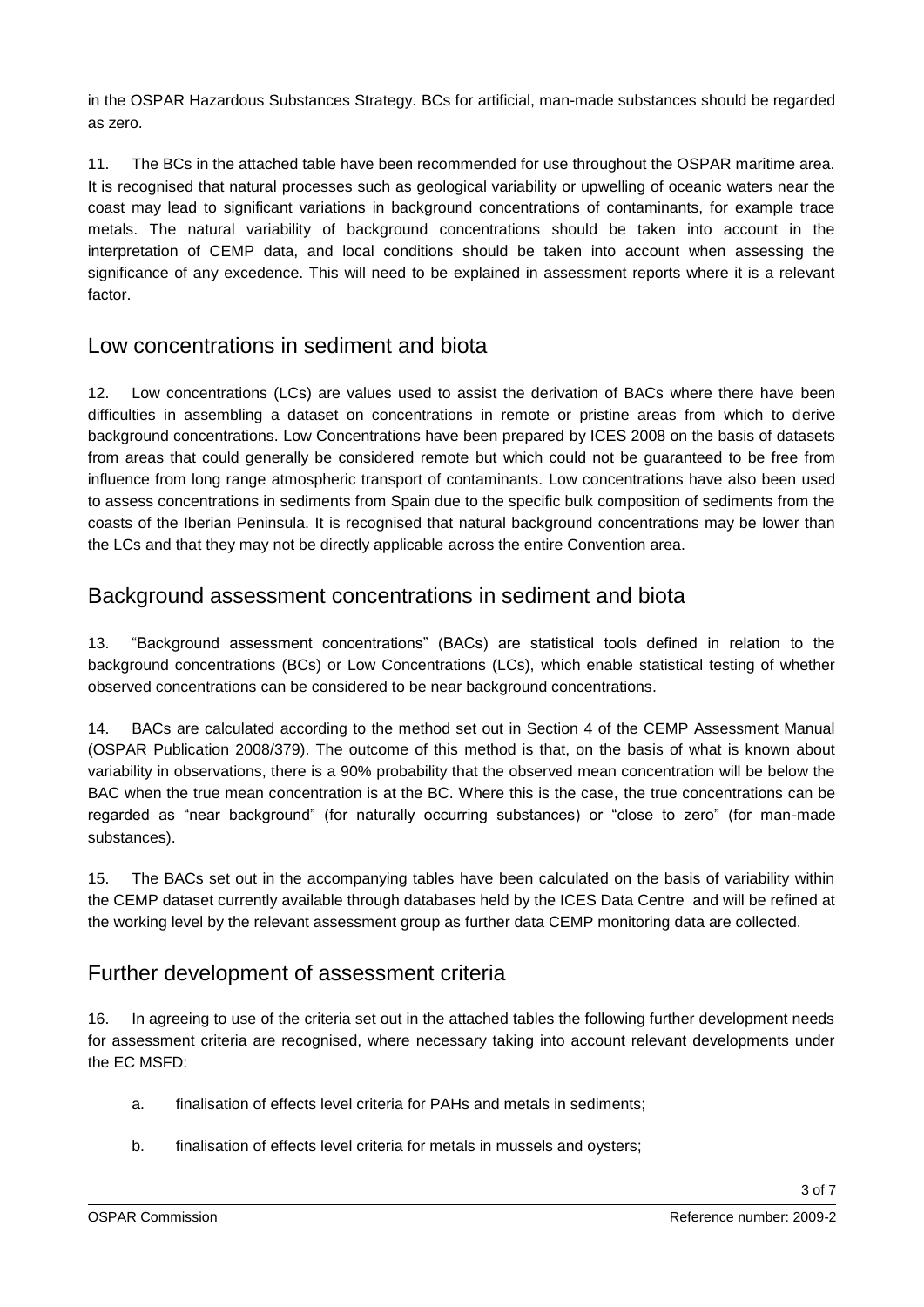- c. finalisation of effects level criteria for metals in fish;
- d. development of effects level criteria for the polybrominated diphenyl ethers monitored under the **CEMP**
- e. development of effects level criteria for determinands included in the pre-CEMP i.e. planar CBs, alkylated PAHs, TBT in biota, PFOS, dioxins and furans,
- f. finalisation of BCs for alkylated PAHs;
- g. development of EACs without normalisation for contaminants in sediments of the Iberian area.

17. The criteria set out in this agreement should be used in future CEMP assessment only until ASMO agrees on the adoption of improved assessment criteria and subject to the conditions set out in this agreement.

**Table 1.** Assessment criteria for heavy metals, PCBs and PAHs in sediment

(a) Sediment

| PAHs (µg/kg dry weight, BC and BAC normalised to 2.5% TOC) |                  |                                                |             |  |
|------------------------------------------------------------|------------------|------------------------------------------------|-------------|--|
| <b>Assessment</b>                                          | BC<br>Blue < BAC |                                                | Green < ERL |  |
|                                                            |                  | (T <sub>0</sub> )                              | $(T_1)$     |  |
| <b>Naphthalene</b>                                         | 5                | 8                                              | 160         |  |
| Phenanthrene                                               | 17               | 32                                             | 240         |  |
| Anthracene                                                 | 3                | 5                                              | 85          |  |
| Dibenzothiophene                                           | 0.6              |                                                | 190         |  |
| <b>Fluoranthene</b>                                        | 20               | 39                                             | 600         |  |
| <b>Pyrene</b>                                              | 13               | 24                                             | 665         |  |
| Benz[a]anthracene                                          | 9                | 16                                             | 261         |  |
| Chrysene/                                                  | 11               | 20                                             | 384         |  |
| <b>Triphenylene</b>                                        |                  |                                                |             |  |
| Benzo[a]pyrene                                             | 15               | 30                                             | 430         |  |
| Benzo[ghi]perylene                                         | 45               | 80                                             | 85          |  |
| Indeno[1,2,3-                                              | 50               | 103                                            | 240         |  |
| cd]pyrene                                                  |                  |                                                |             |  |
|                                                            |                  | CBs (µg/kg dry weight, normalised to 2.5% TOC) |             |  |
| <b>Assessment</b>                                          | <b>BC/LC</b>     | Blue < BAC                                     | Green < EAC |  |
|                                                            |                  | (T <sub>0</sub> )                              | $(T_1)$     |  |
| <b>CB28</b>                                                | 0.0/0.05         | 0.22                                           | 1.7         |  |
| <b>CB52</b>                                                | 0.0/0.05         | 0.12                                           | 2.7         |  |
| <b>CB101</b>                                               | 0.0/0.05         | 0.14                                           | 3.0         |  |
| <b>CB118</b>                                               | 0.0/0.05         | 0.17                                           | 0.6         |  |
| <b>CB138</b>                                               | 0.0/0.05         | 0.15                                           | 7.9         |  |
| <b>CB153</b>                                               | 0.0/0.05         | 0.19                                           | 40          |  |
| <b>CB180</b>                                               | 0.0/0.05         | 0.10                                           | 12          |  |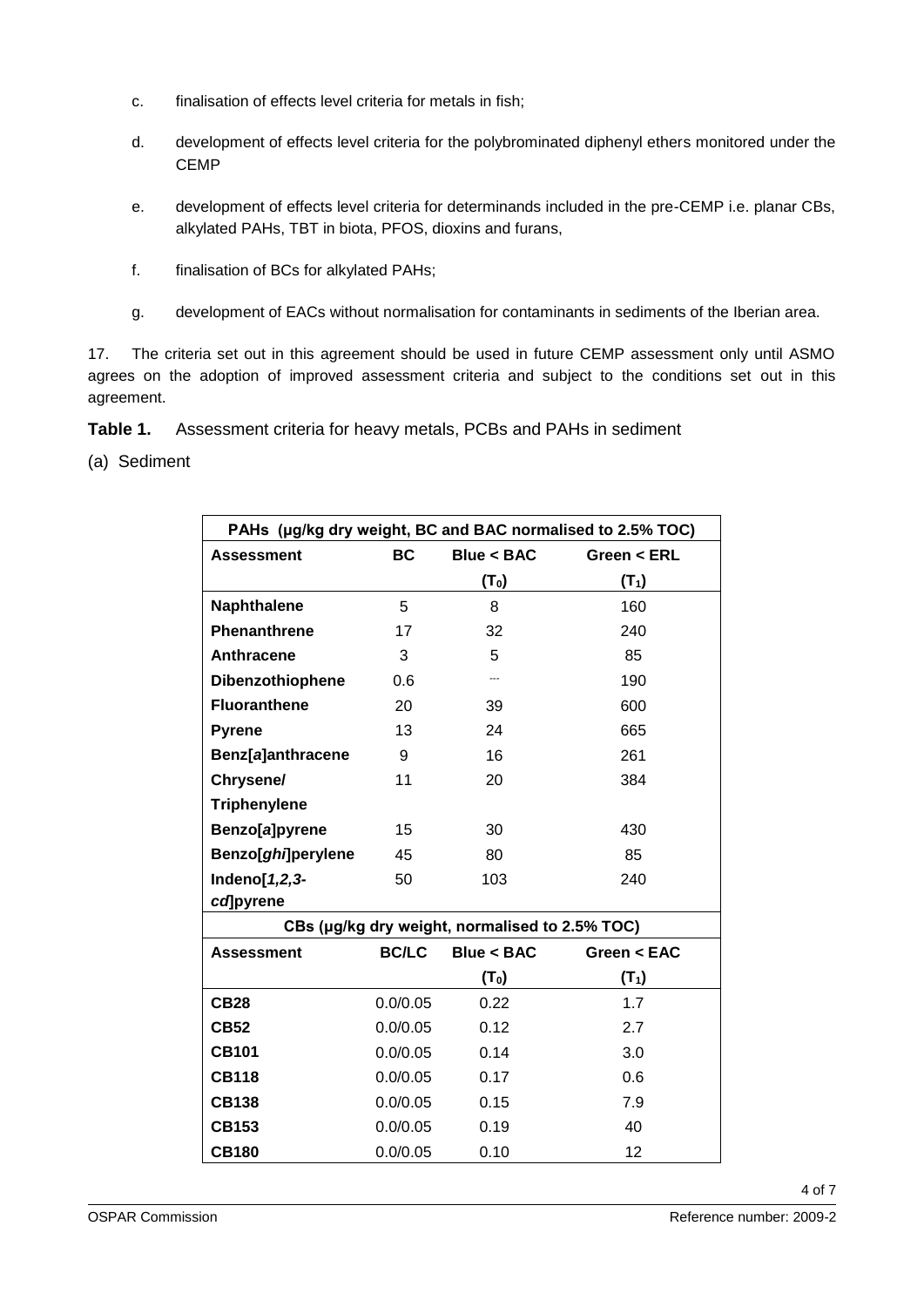| Trace Metals (µg/kg dry weight, BC and BAC normalised to 5% Al) |                   |                   |               |  |
|-----------------------------------------------------------------|-------------------|-------------------|---------------|--|
| <b>Assessment</b>                                               | Blue < BAC<br>BC. |                   | Green $<$ ERL |  |
|                                                                 |                   | (T <sub>0</sub> ) | $(T_1)$       |  |
| Hg                                                              | 50                | 70                | 150           |  |
| C <sub>d</sub>                                                  | 200               | 310               | 1200          |  |
| Pb                                                              | 25 000            | 38 000            | 47 000        |  |

(b) Low concentrations in sediment from Spain

| Concentrations (µg/kg dry weight) |              |            |  |
|-----------------------------------|--------------|------------|--|
| <b>Assessment</b>                 | <b>BC/LC</b> | <b>BAC</b> |  |
| Hg                                | 53           | 91         |  |
| C <sub>d</sub>                    | 86           | 129        |  |
| <b>Pb</b>                         | 15 500       | 22 400     |  |
| <b>Phenanthrene</b>               | 4.0          | 7.3        |  |
| Anthracene                        | 1.0          | 1.8        |  |
| <b>Fluoranthene</b>               | 7.5          | 14.4       |  |
| <b>Pyrene</b>                     | 6.0          | 11.3       |  |
| Benz[a]anthracene                 | 3.5          | 7.1        |  |
| <b>Chrysene</b>                   | 4.0          | 8.0        |  |
| <b>Triphenylene</b>               |              |            |  |
| Benzo[a]pyrene                    | 4.0          | 8.2        |  |
| Benzo[ <i>ghi</i> ]perylene       | 3.5          | 6.9        |  |
| Indeno $[1,2,3-$                  | 4.0          | 8.3        |  |
| cd]pyrene                         |              |            |  |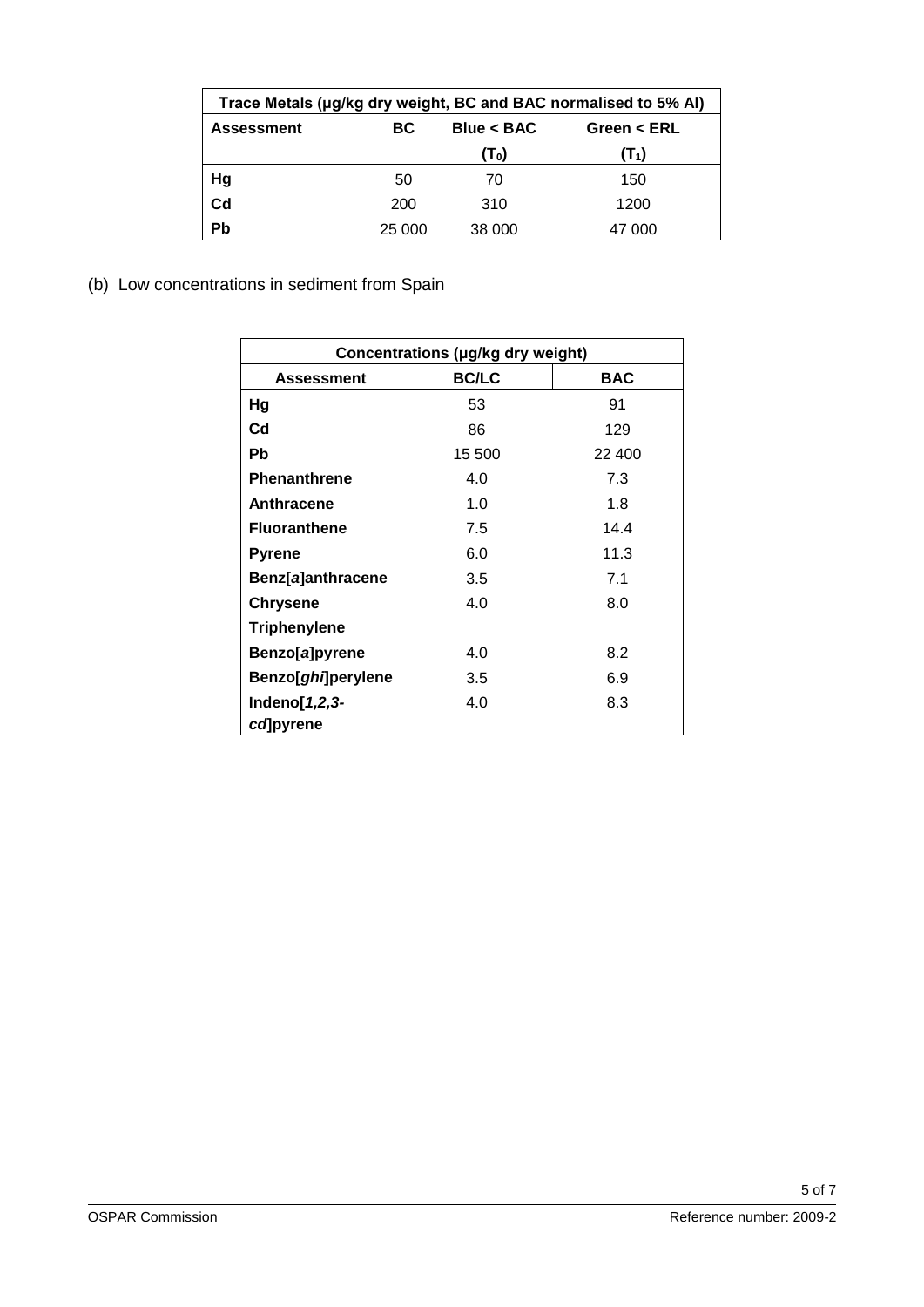| PAHs (µg/kg dry weight) |                        |                                           |                              |  |
|-------------------------|------------------------|-------------------------------------------|------------------------------|--|
| <b>Assessment</b>       | LC                     | Blue < BAC                                | Green $<$ EAC                |  |
|                         |                        | (T <sub>0</sub> )                         | $(T_1)$                      |  |
| <b>Naphthalene</b>      |                        |                                           | 340                          |  |
| Phenanthrene            | 4.0                    | 11.0                                      | 1700                         |  |
| Anthracene              |                        |                                           | 290                          |  |
| <b>Fluoranthene</b>     | 5.5                    | 12.2                                      | 110                          |  |
| <b>Pyrene</b>           | 4.0                    | 9.0                                       | 100                          |  |
| Benz[a]anthracene       | 1.0                    | 2.5                                       | 80                           |  |
| Chrysene/               | 4.0                    | 8.1                                       |                              |  |
| <b>Triphenylene</b>     |                        |                                           |                              |  |
| Benzo[a]pyrene          | 0.5                    | 1.4                                       | 600                          |  |
| Benzo[ghi]perylene      | 1.5                    | 2.5                                       | 110                          |  |
| Indeno[1,2,3-           | 1.0                    | 2.4                                       |                              |  |
| cd]pyrene               |                        |                                           |                              |  |
| CBs (µg/kg dry weight)  |                        |                                           |                              |  |
| <b>Assessment</b>       | <b>BC/LC</b>           | Blue < BAC                                | Green $<$ EAC                |  |
|                         |                        | (T <sub>0</sub> )                         | $(T_1)$                      |  |
| <b>CB28</b>             | 0.0/0.25               | 0.75                                      | 3.2                          |  |
| <b>CB52</b>             | 0.0/0.25               | 0.75                                      | 5.4                          |  |
| <b>CB101</b>            | 0.0/0.25               | 0.70                                      | 6.0                          |  |
| <b>CB105</b>            | 0.0/0.25               | 0.75                                      |                              |  |
| <b>CB118</b>            | 0.0/0.25               | 0.60                                      | 1.2                          |  |
| <b>CB138</b>            | 0.0/0.25               | 0.60                                      | 15.8                         |  |
| <b>CB153</b>            | 0.0/0.25               | 0.60                                      | 80                           |  |
| <b>CB156</b>            | 0.0/0.25               | 0.60                                      |                              |  |
| <b>CB180</b>            | 0.0/0.25               | 0.60                                      | 24                           |  |
|                         | TBT (µg/kg dry weight) |                                           |                              |  |
| TBT                     | 1.0                    | 5.0                                       | 12.0                         |  |
|                         |                        | Trace Metals (µg/kg dry weight) - mussels |                              |  |
| <b>Assessment</b>       | LC                     | <b>Blue &lt; BAC</b>                      | <b>Amber<ec< b=""></ec<></b> |  |
|                         |                        | (T <sub>0</sub> )                         | maximum                      |  |
|                         |                        |                                           | food level                   |  |
|                         |                        |                                           | $(T_1)$                      |  |
| Hg                      | 50                     | 90                                        | 2500                         |  |
| Cd                      | 600                    | 960                                       | 5000                         |  |
| Pb                      | 800                    | 1300                                      | 7500                         |  |
|                         |                        | Trace Metals (µg/kg dry weight) - oysters |                              |  |
| Hg                      | 100                    | 180                                       | 2500                         |  |
| Cd                      | 1800                   | 3000                                      | 5000                         |  |
| Pb                      | 800                    | 1300                                      | 7500                         |  |